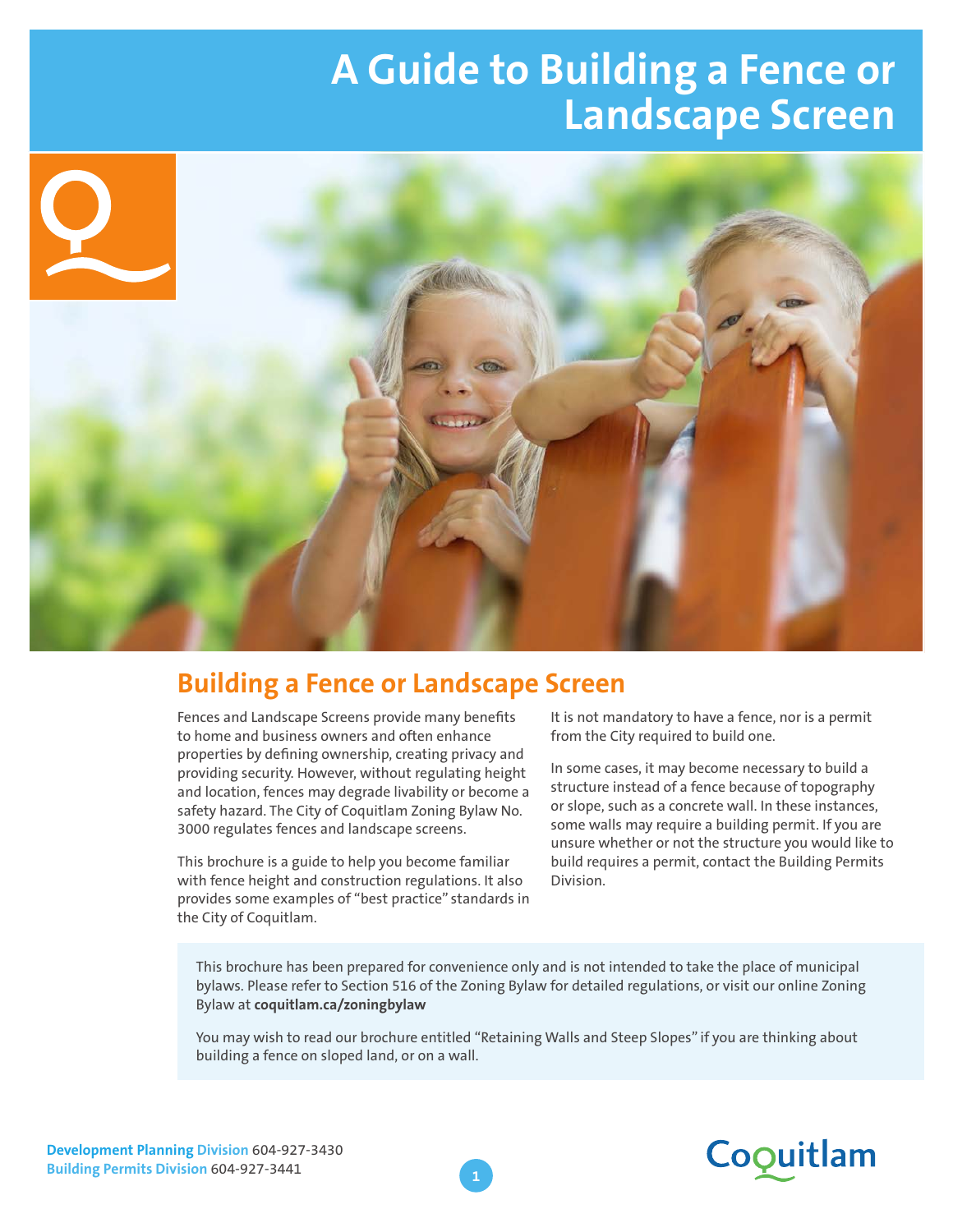## **Fence Height**

In general, a fence may not exceed a height of 1.8 m (6 feet) in all residential R, C-1, C-5 and P-4 zones. There are exceptions to this rule, and they are;

- except where the fence is located forward of the front face of the principal building, in which case it shall not exceed 1.3 metres (4.3 feet) This does not apply to exterior side yards facing a street.
- except where corner lots require vision clearance in order to maintain sightlines for vehicles at intersections. Therefore, fences or landscape screens may not exceed 1 metre (3.3 feet) in height when located within 6 metres (20 feet) of the intersection of property lines at the exterior corner of a lot.

Fence heights in all other zones may not exceed 3.1 metres (10 feet)



The combined height of a retaining wall and fence may not exceed 3 metres (9.8 feet)



#### **Note**

You should know that landscape screen heights are not regulated, except as described above where located within 6 metres of the property corner of two streets.

**Development Planning Division** 604-927-3430 **Building Permits Division** 604-927-3441

## **Measuring Fence Height**

The maximum height of a fence is measured from the grade of the surrounding soil to the top of the fence. The height of a fence on a sloped surface may be determined by measuring from the high side of each panel. The maximum permitted height may not be exceeded when measured at this point.



## **Building Materials**

Fences are commonly constructed of wood, but masonry, concrete, steel and other uniform building materials are permitted. Care should be taken to choose materials that are of good quality and that fit with the neighbourhood character. It is good practice to discuss a new fence project with a neighbour, decide on acceptable design and materials, and perhaps even share in the cost.



#### **Prohibited Materials**

- Barbed wire, razor wire, broken glass or any material that is designed to deter entry by injury, is strictly prohibited in all zones except that;
- Barbed wire is permitted in the A-3 zone, M zones, and the P-3 zone where the wire is located on a fence above the height of 1.8 metres;
- Poured concrete.

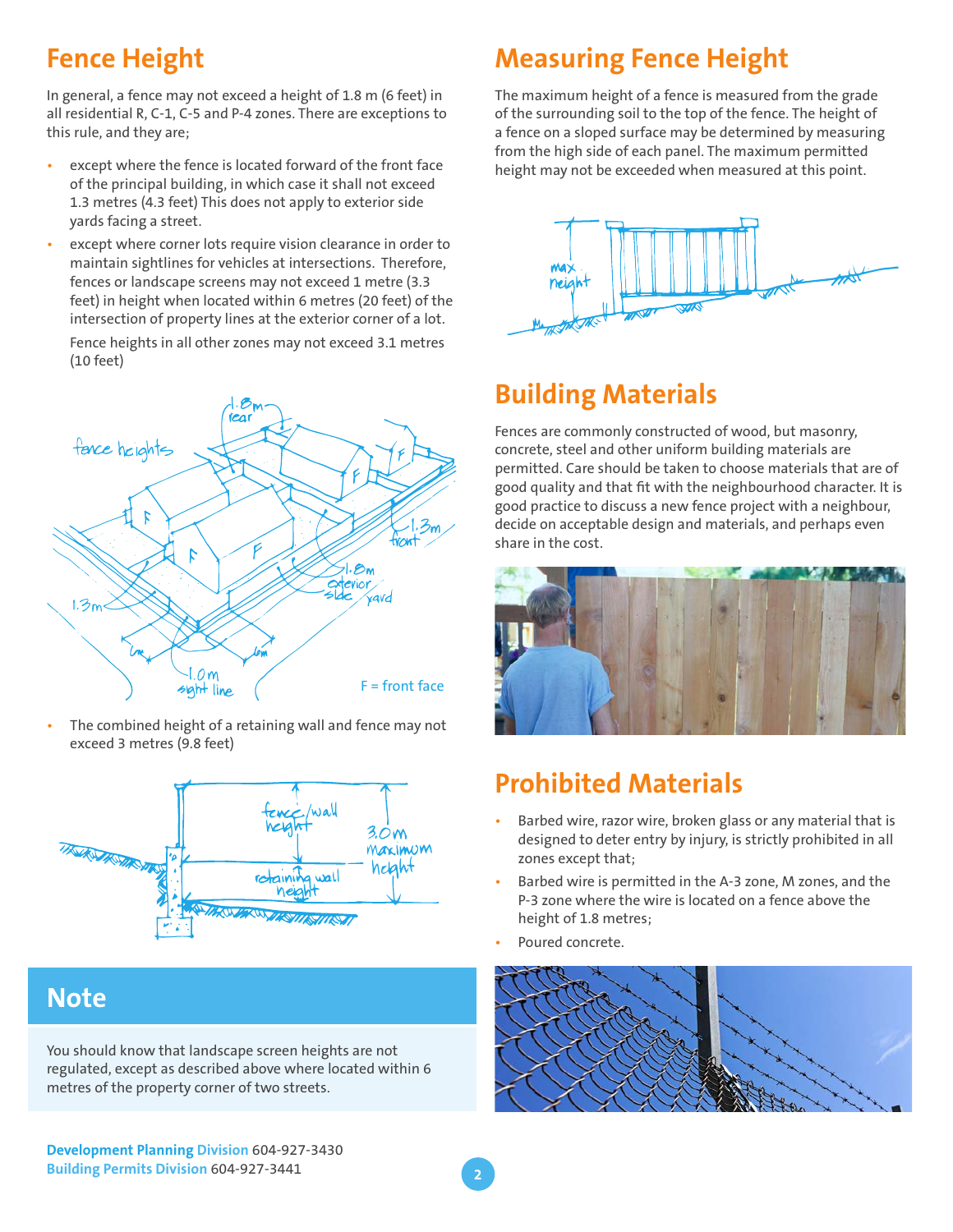#### **Encroachments**

Placement of your fence and/or landscape screen should be made with due care and attention to property lines. It is the homeowner's responsibility to ensure that your fence is within your property boundaries. Generally, building on property that is not within your property lines is prohibited.

Placing a fence or wall on City property is strictly prohibited. If due to unique circumstances you wish to encroach on City property, or on a City Right of Way, you should contact the Engineering Department early in your design phase. Although not usually allowed, some minor exceptions may be made.



#### **Did you Know?**

Correcting mistakes by moving or removing fences, walls and landscape screens can be expensive. One way to accurately ensure the correct placement of a fence is by engaging the services of a BC Land Surveyor. If you are lucky enough to have a copy of a "forms survey" in your property records, it will contain the location of your property lines in relationship to your building foundation. No luck? Contact the Building Division and we may have a copy on file.

Association of BC Land Surveyors **abcls.ca**

#### **Board of Variance**

#### **Did you Know?**

**Fence:** The City of Coquitlam Zoning Bylaw defines a fence as: "…means a structure, not being a building, intended for the purpose of total or partial physical and/or visual separation or enclosure of a property or portion thereof; includes a wall, not being part of a building, intended for the purpose of total or partial physical and/or visual separation or enclosure of a property, does not include retaining wall…"

**Landscape Screen:** The City of Coquitlam Zoning Bylaw defines a Landscape Screen as "…means a barrier composed of a continuous row of shrubs, trees, compact evergreen hedges or any combination thereof."

#### **Construction Sites**

For both residential and commercial construction sites, the BC Building Code states that when construction or demolition activity may constitute a hazard to the public, a fence or barricade not less than 1.8 m high shall be erected between the site and a public way or open sides of a construction site.

If you witness a potentially dangerous situation, contact WorkSafe BC at 604 276-3100 or visit **WorksafeBC.com**.



If you feel that your particular situation requires a relaxation of the zoning regulations that apply to fences, you have an option to appear before the Board of Variance. You will have to demonstrate "undue hardship" resulting from aspects of the site that cause difficulty in complying with a regulation. Contact the Planning & Development Department for further information.

**3**

If you would like information on pool enclosures and fencing, see our brochure entitled "Swimming Pool and Hot Tub Requirements".

**Development Planning Division** 604-927-3430 **Building Permits Division** 604-927-3441